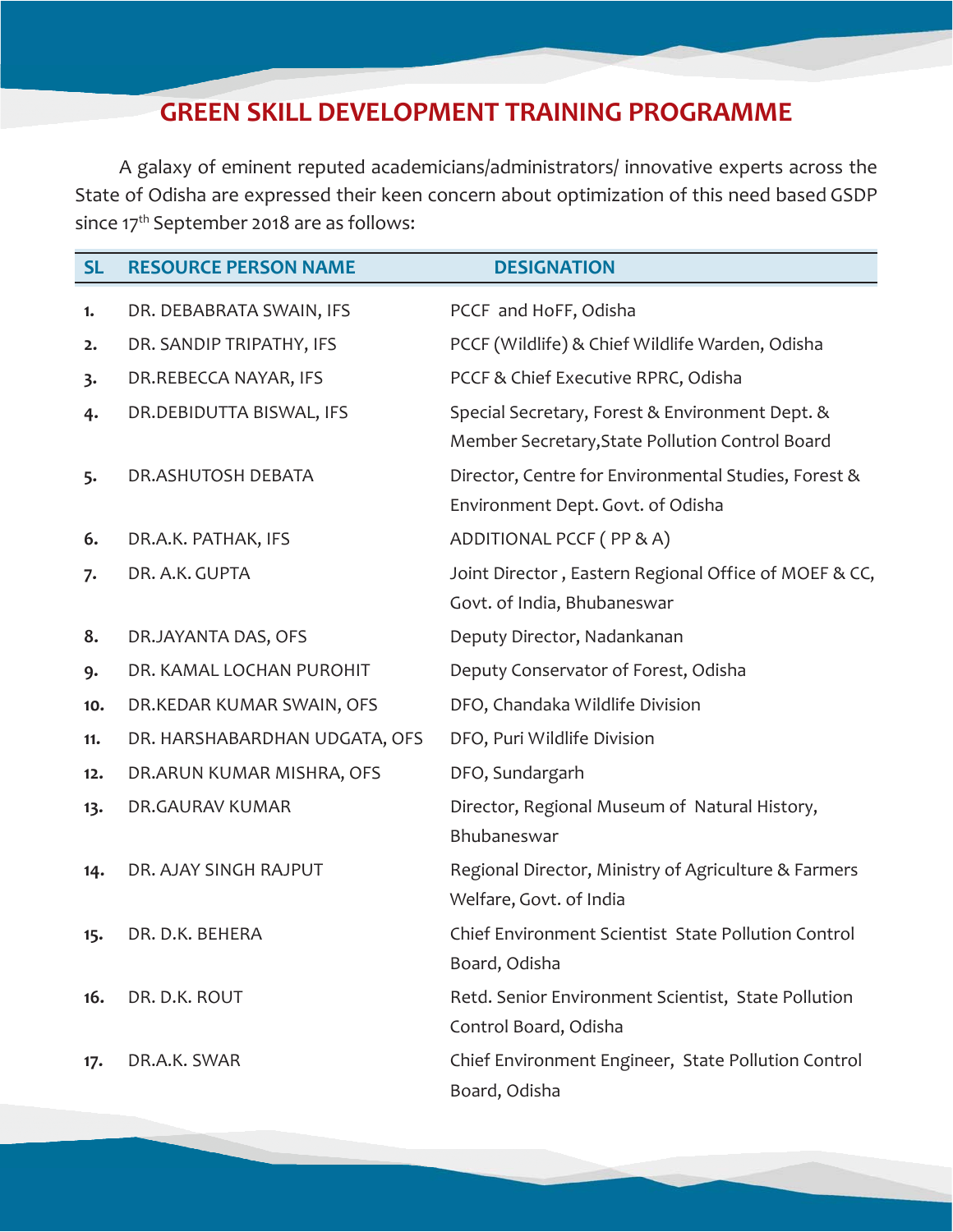| 18. | DR.NIHAR RANJAN SAHU         | Chief Environment Engineer, State Pollution Control<br>Board, Odisha   |
|-----|------------------------------|------------------------------------------------------------------------|
| 19. | DR. RABI NARAYAN PRUSTY      | Senior Environment Engineer, State Pollution Control<br>Board, Odisha  |
| 20. | DR.B.N BHOL                  | Senior Environment Scientist, State Pollution Control<br>Board, Odisha |
| 21. | DR. U.R PATTANAIK            | Environmental Scientist, State Pollution Control Board,<br>Odisha      |
| 22. | DR.RAMA CHANDRA MOHANTY      | Retd. Prof. in Botany Utkal University, Vani Vihar,<br>Bhubaneswar     |
| 23. | DR.GUNANIDHI SAHOO           | Head Dept. of Zoology Utkal University, Vani Vihar,<br>Bhubaneswar     |
| 24. | DR.CHINMAYA PRADHAN          | Head Dept. of BotanyUtkal University, Vani Vihar,<br>Bhubaneswar       |
| 25. | DR.K.B. SATAPATHY            | Retd. Prof. in Botany Utkal University, Vani Vihar,<br>Bhubaneswar     |
| 26. | DR. ANIL BISWAL              | Professor In Botany, North Odisha University, Baripada                 |
| 27. | DR.SIBA PRASAD PARIDA        | Professor in Zoology, Utkal University, Vani Vihar,<br>Bhubaneswar     |
| 28. | DR. ASIMA PANDA              | Principal, Swasti Academy, Bhubaneswar                                 |
| 29. | DR.SATYA RAY                 | Eminent JournalistFormer Editor, Times of India & The<br>Samaj         |
| 30. | DR.M. MAHALING               | Environment Scientist, State Pollution Control Board,<br>Odisha        |
| 31. | <b>DR.ASHIS MOHANTY</b>      | Professor Utkal University, Vani Vihar, Bhubaneswar                    |
| 32. | DR.B.C. GURU                 | Proffesor, Utkal University, Vani Vihar, Bhubaneswar                   |
| 33. | DR.DARSHAN PANDA             | Research Scientist, CRRI, Cuttack                                      |
| 34. | MR.HEMANTA KUMAR DAS         | Retd. Project Director, Watersheds, Angul                              |
| 35. | DR.BIBHU PRASAD PANDA        | Faculty at SoA University, Bhubaneswar                                 |
| 36. | <b>MR.CHITA RANJAN SAHOO</b> | Research Scholar, SoA, University, Bhubaneswar                         |
| 37. | DR.GOPAL K. PANDA            | Retd Prof. in GeographyUtkal University, Vani Vihar,<br>Bhubaneswar    |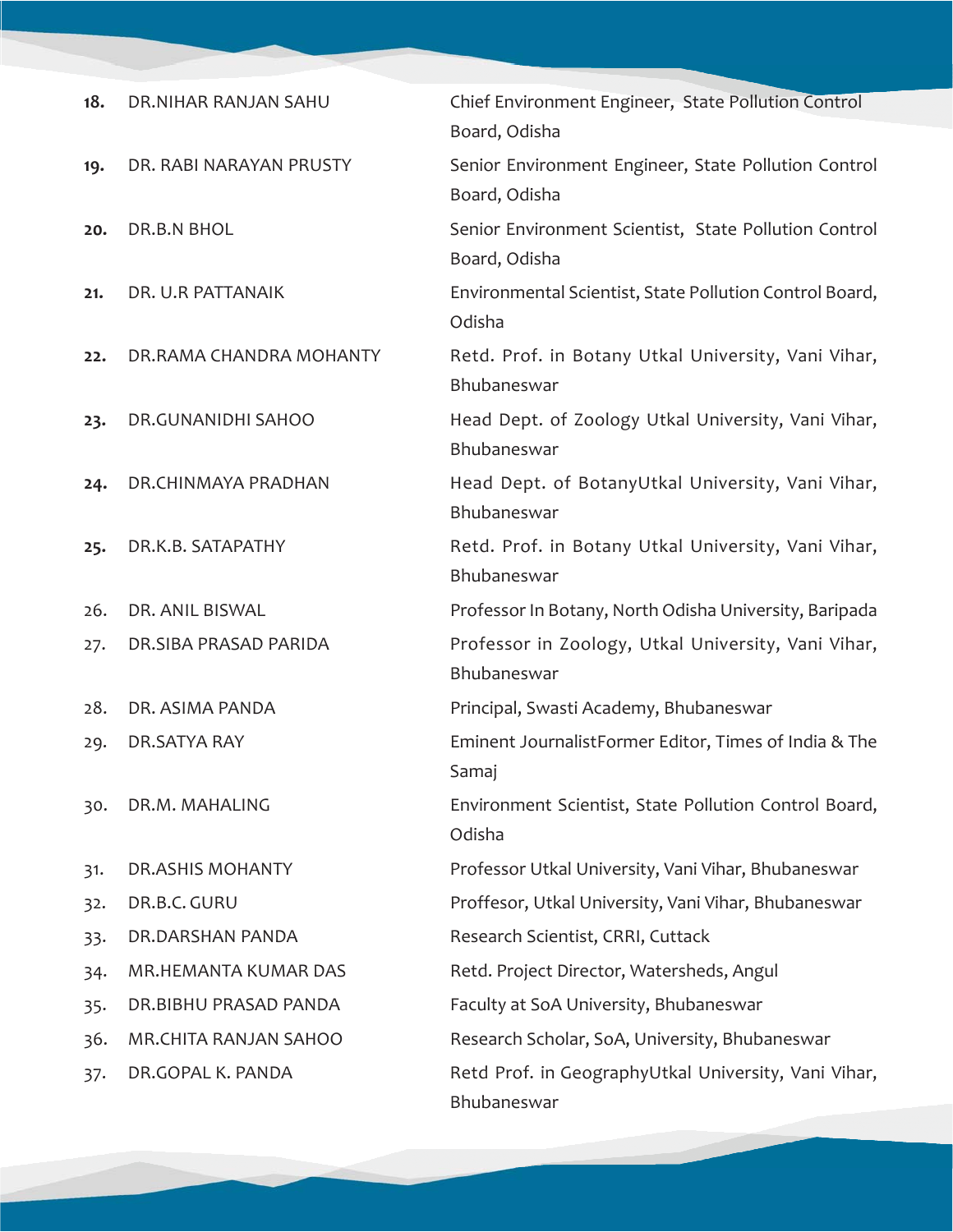| 38. | <b>DR.N.K DHAL</b>           | Scientist, IMMT, Bhubaneswar                                              |
|-----|------------------------------|---------------------------------------------------------------------------|
| 39. | DR.PRASAD K. DAS             | Scientist, Odisha Biodiversity Board                                      |
| 40. | DR.PRACHI PRAVA PANDA        | GIS Specialist, SoA University, Bhubaneswar                               |
| 41. | DR.NIHAR DAS                 | GIS Specialist, SoA University, Bhubaneswar                               |
| 42. | DR.A.B DAS                   | Professor Utkal University, Vani Vihar, Bhubaneswar                       |
| 43. | DR.SABINDRA KU. SAMAL        | Asst. Professor, BJB Autonomous<br>College,<br>Bhubaneswar                |
| 44. | DR. PRAVATI KUMARI MAHAPATRA | Professor, Utkal University, Vani Vihar, Bhubaneswar                      |
| 45. | Miss JASHMIN ROUT            | Faculty, Zoology, Utkal University, Vani Vihar,<br>Bhubaneswar            |
| 46. | DR.SASMITA RATH              | Assistant Prof., Utkal University, Vani Vihar,<br>Bhubaneswar             |
| 47. | DR. PRUNENDU NARAYAN MISHRA  | Assistant Prof. Regional Institute Of Technical<br>Education, Bhubaneswar |
| 48. | DR. SANTILATA SAHOO          | Retd. Professor, Utkal University, Vani Vihar,<br>Bhubaneswar             |
| 49. | DR. RANJAN SAHU              | Research Assistant, Utkal University, Vani Vihar,<br>Bhubaneswar          |
| 50. | DR. HEMANTA KU. PATRA        | Retd. Professor, Botany, Utkal University, Vani Vihar,<br>Bhubaneswar     |
| 51. | DR. BANDANA KULU             | Professor, Utkal University, Vani Vihar, Bhubaneswar                      |
| 52. | DR. BHABATARINI PANDA        | Professor, Utkal University, Vani Vihar, Bhubaneswar                      |
| 53. | DR. MUKTI PADA PANDA         | Assistant Professor, Regional Institute of Education,<br>Bhubaneswar      |
| 54. | DR. CHITTARANJAN RATH        | GIS Expert, OWDM, Bhubaneswar                                             |
| 55. | Mr. RAJIB NAG                | IT Expert, OWDM, Bhubaneswar                                              |
| 56. | DR.BHASKAR CHANDRA PATRA     | Pr. Scientist Eco-BotanyCRRI, Cuttack                                     |
| 57. | DR.MANAS RANJAN SENAPATI     | Professor, Trident Academy                                                |
| 58. | DR. SRINIVAS ACHARYA         | Faculty, Utkal University, Vani Vihar, Bhubaneswar                        |
| 59. | DR. BIDYUT PATRA             | Consultant, GEO INFOTECH, Bhubaneswar                                     |
| 60. | DR.RAJESH KUMAR MOHANTA      | Project Co-Ordinator, Centre for Environmental Studies,<br>Bhubaneswar    |